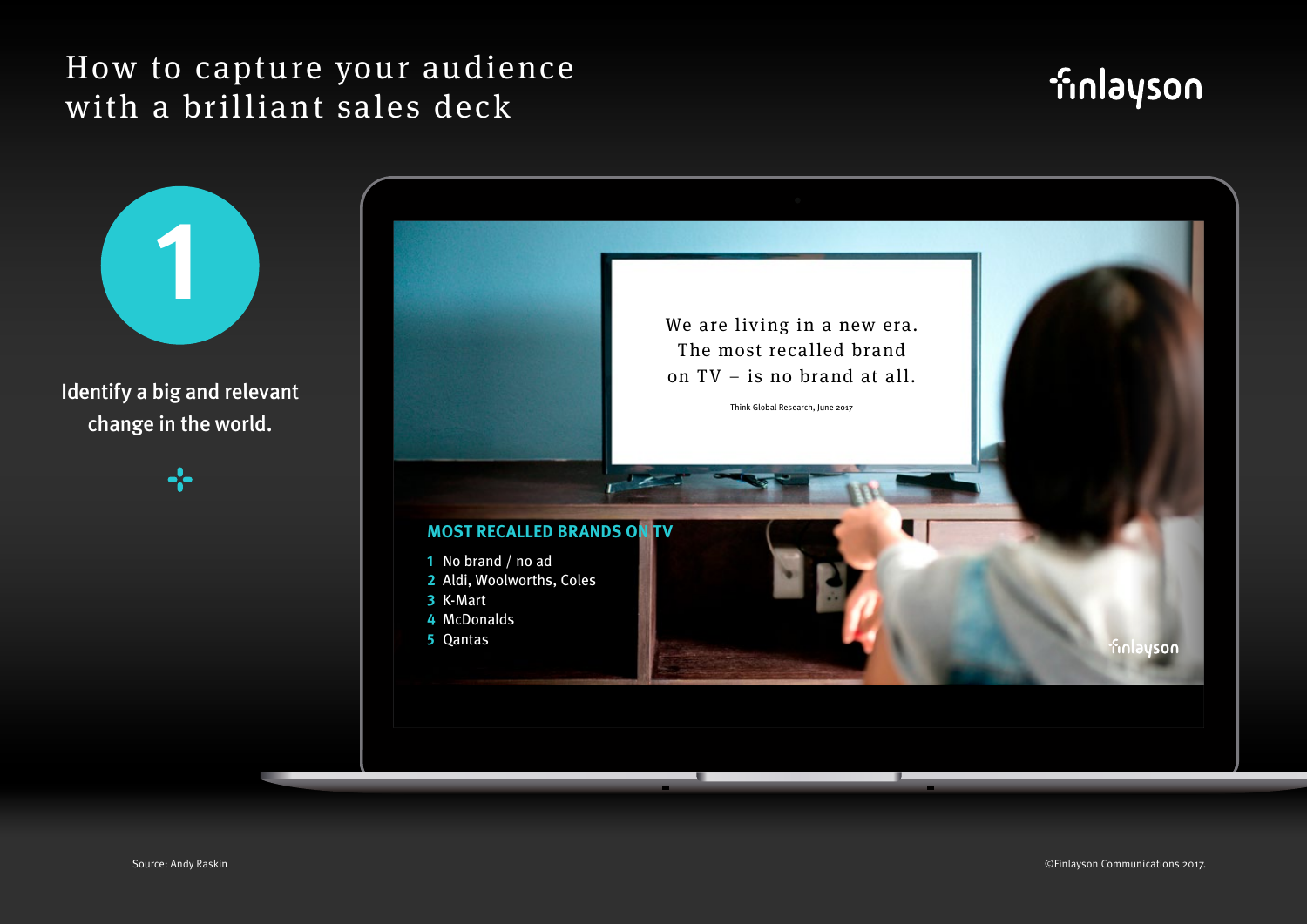

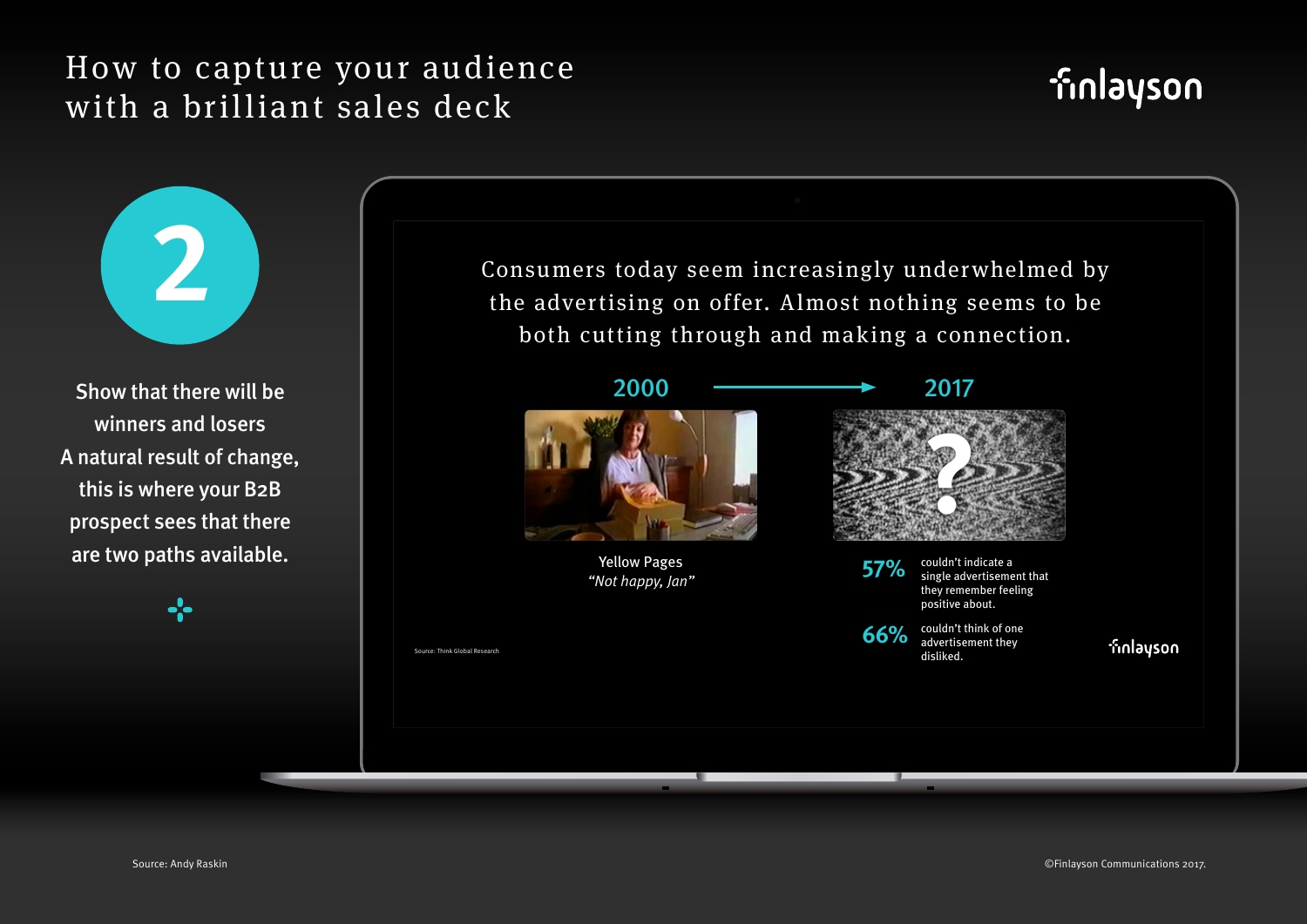# **finlayson**

**3 THE PROMISED LAND** How your services will help your prospect to achieve. This promised land should be difficult to achieve without your services.

 $\frac{1}{2}$ 

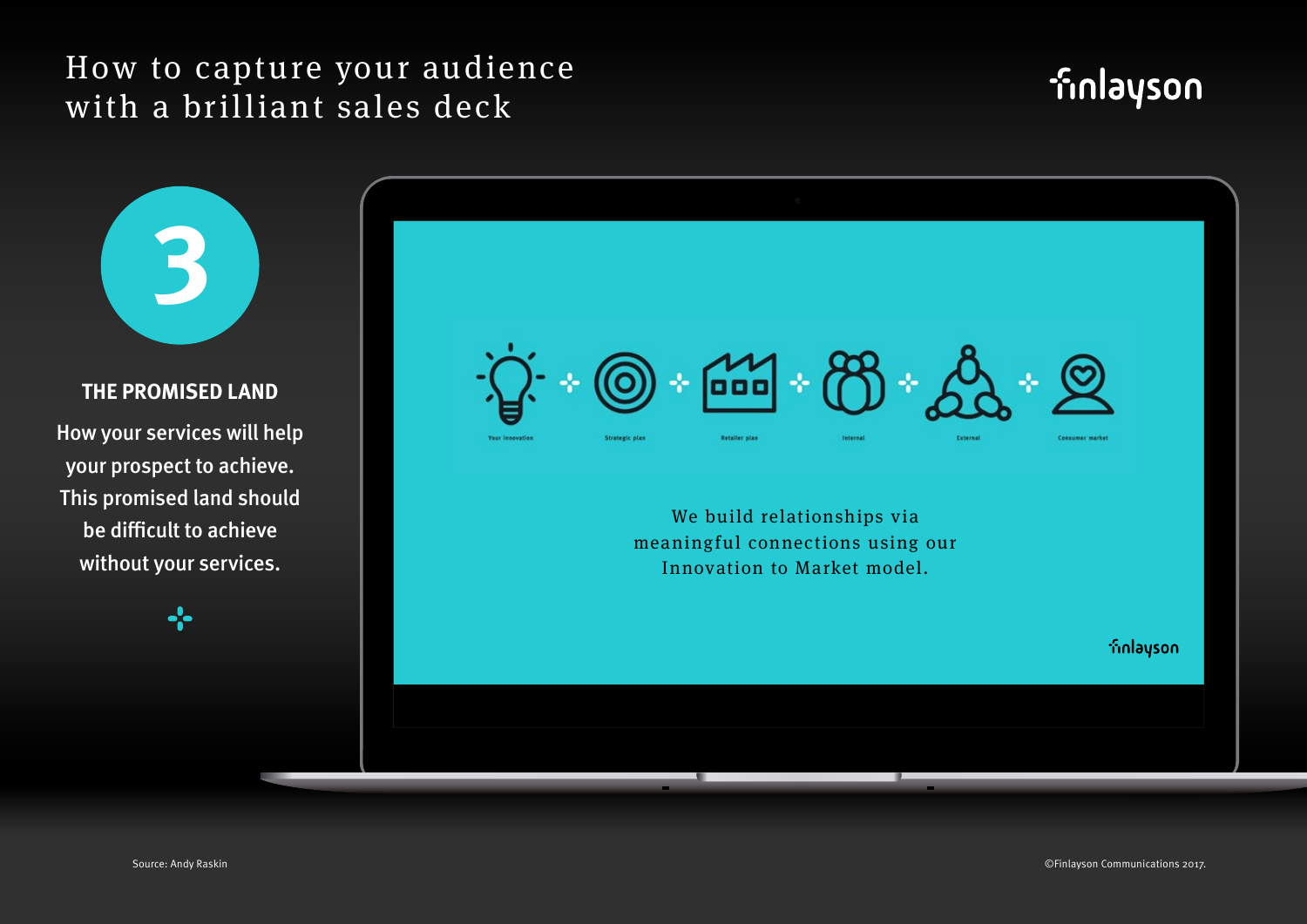# **finlayson**

**4** Re-frame features

and benefits as magic gifts.



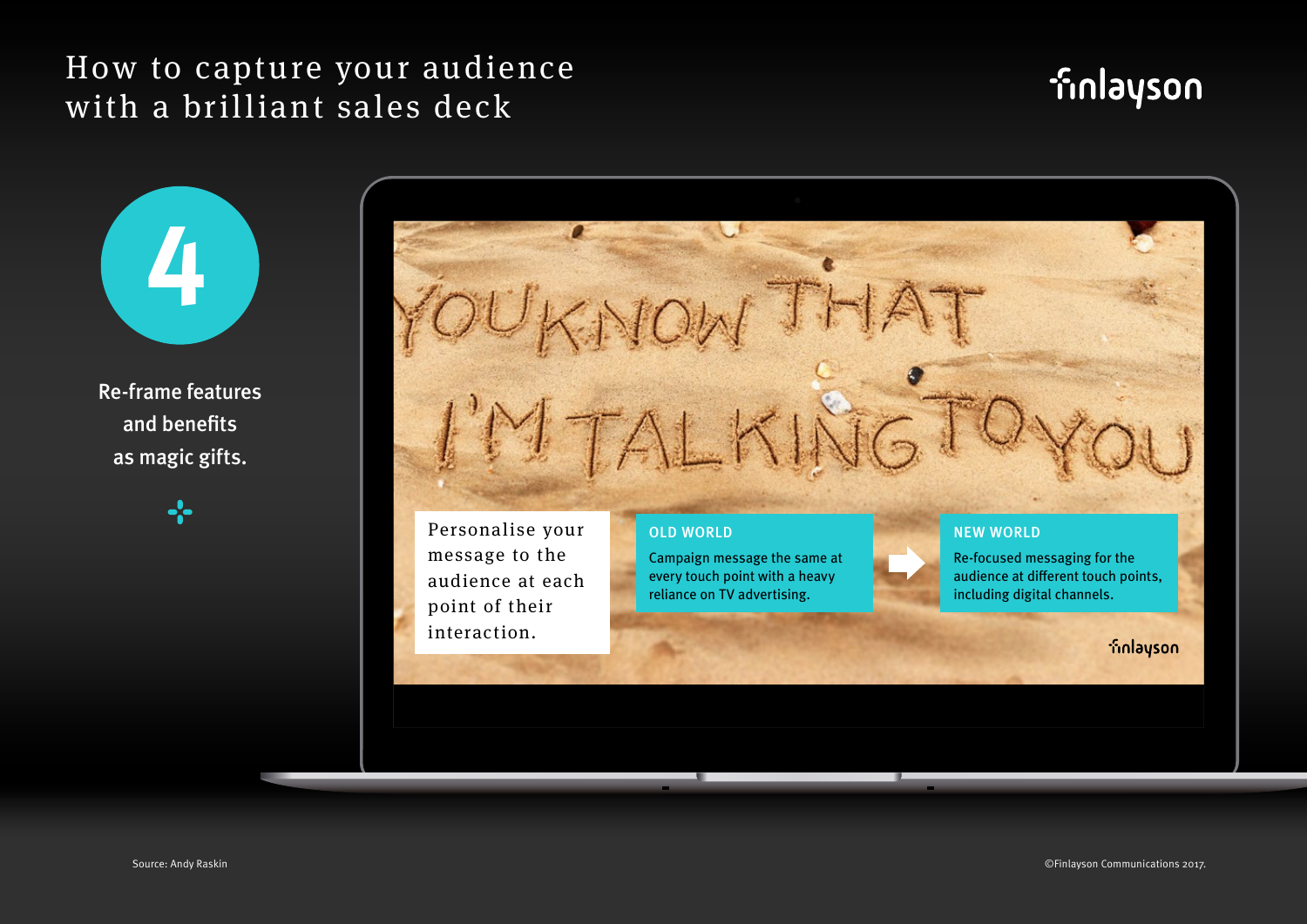## finlayson

**5** Present evidence that you can bring them to this happy place.



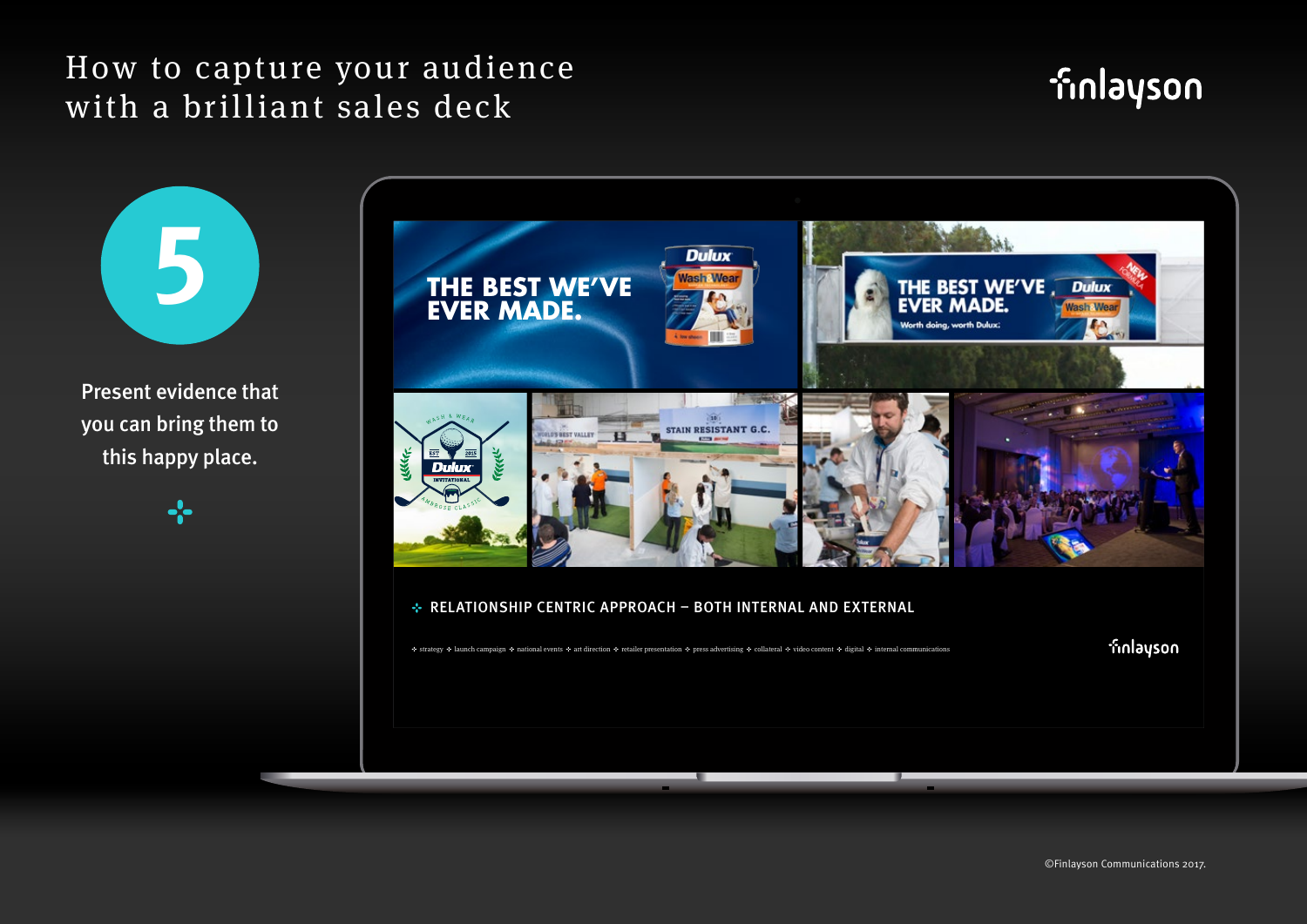**6**

what you are really,

really good at.

-2

# **finlayson**

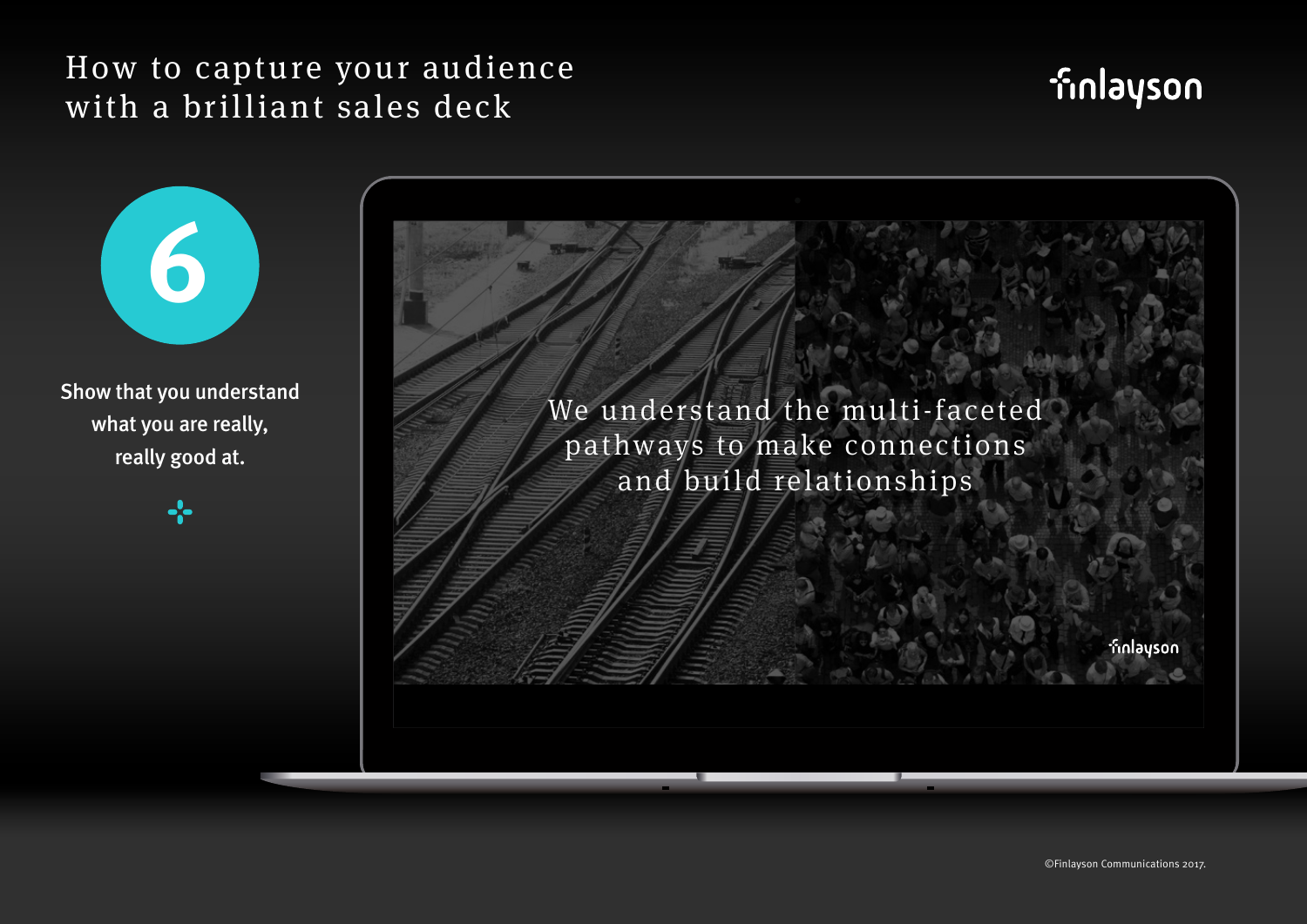# **finlayson**



©Finlayson Communications 2017.